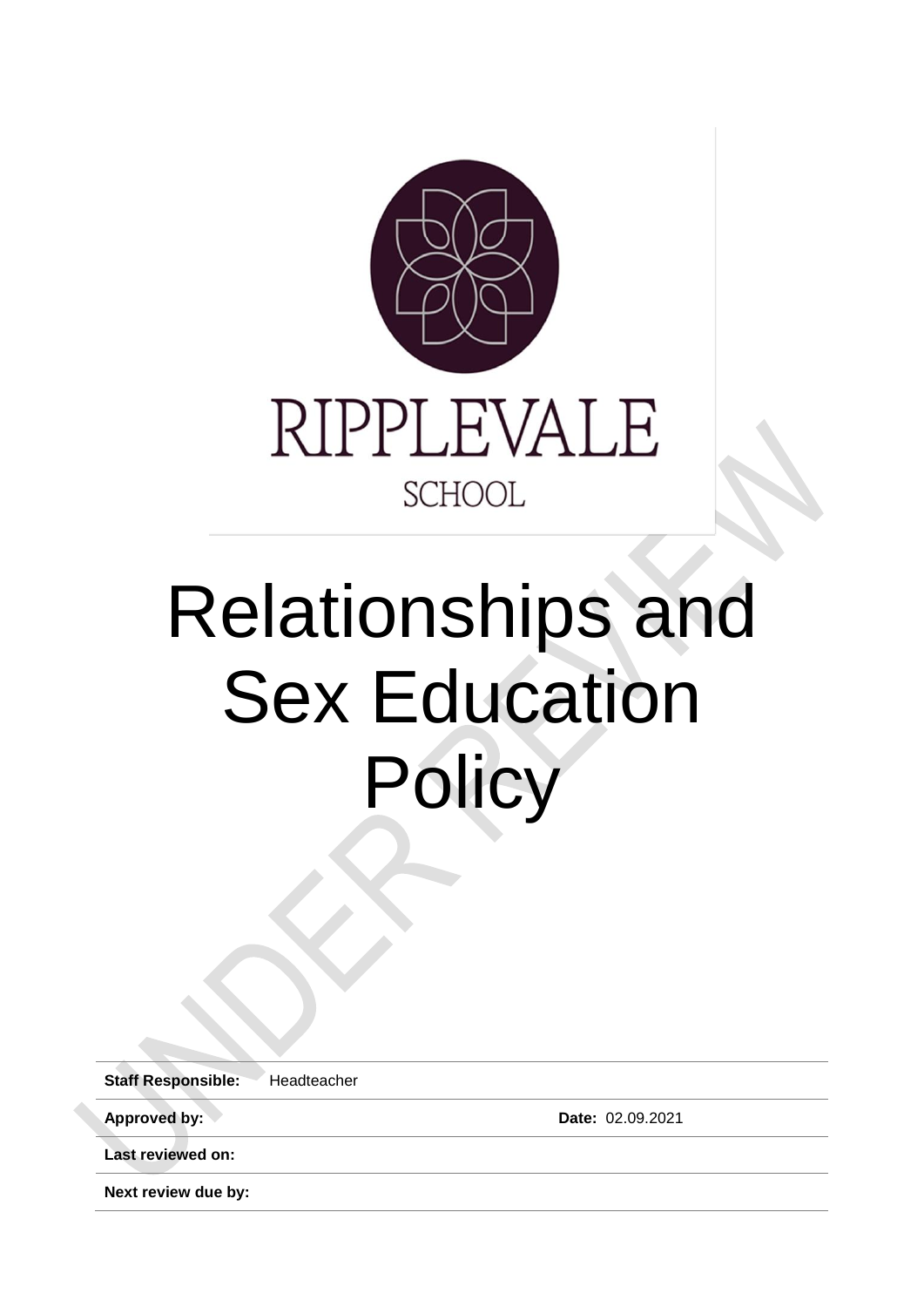#### **The purpose of a whole school Relationships and Sex Education policy is to:**

- Explain the definition, aims and objectives of RSE.
- Describe what we teach and the approaches we use.

This policy helps ensure that the whole school community (pupils, parents/carers, staff, and Directors) have a shared understanding of this important area of the curriculum. It should be accessible to all on the school website or by request.

As a school which values personal development in our children and young people we ensure our RSE is up to date and regularly evaluated.

A RSE Lead has been appointed (Dave Parsons) who will develop a working document which provides guidance and information on all aspects of RSE and aims to provide a secure framework within which staff can work.

The term Relationships and Sex Education, RSE, is used in this policy rather than Sex Education. This is to stress that our approach goes beyond provision of biological information to also focus on clarifying attitudes and values, and developing self-esteem and the skills to manage relationships.

#### **Definition:**

Sex and relationships education is learning about the emotional, social and physical aspects of growing up, relationships, sex, human sexuality and sexual health. Some aspects are taught in science, and others are taught as part of personal, social, health and economic education (PSHE).

A comprehensive programme of RSE provides accurate information about the body, reproduction, sex, and sexual health. It also gives children and young people essential skills for building positive, enjoyable, respectful and non-exploitative relationships and staying safe, as well as understanding and respecting all others' sexual preference, gender, spirituality, faith and beliefs.

#### **Legislation:**

Current regulations and guidance from the Department for Education state that…

*The Relationships Education, Relationships and Sex Education, and Health Education (England) Regulations 2019 are made under sections 34 and 35 of the Children and Social Work Act 2017, and provide that pupils receiving primary education must be taught Relationships Education, pupils receiving secondary education must be taught RSE and that all primary and secondary pupils must be taught Health Education. The new subjects of Relationships Education and RSE must be taught in all maintained schools, academies and independent schools*

Documents that inform the school's RSE policy include:

- Education Act (1996)
- Learning and Skills Act (2000)
- Education and Inspections Act (2006)
- Equality Act (2010)
- Supplementary Guidance SRE for the 21st century (2014)
- Keeping children safe in education Statutory safeguarding guidance (2021)
- Children and Social Work Act (2017)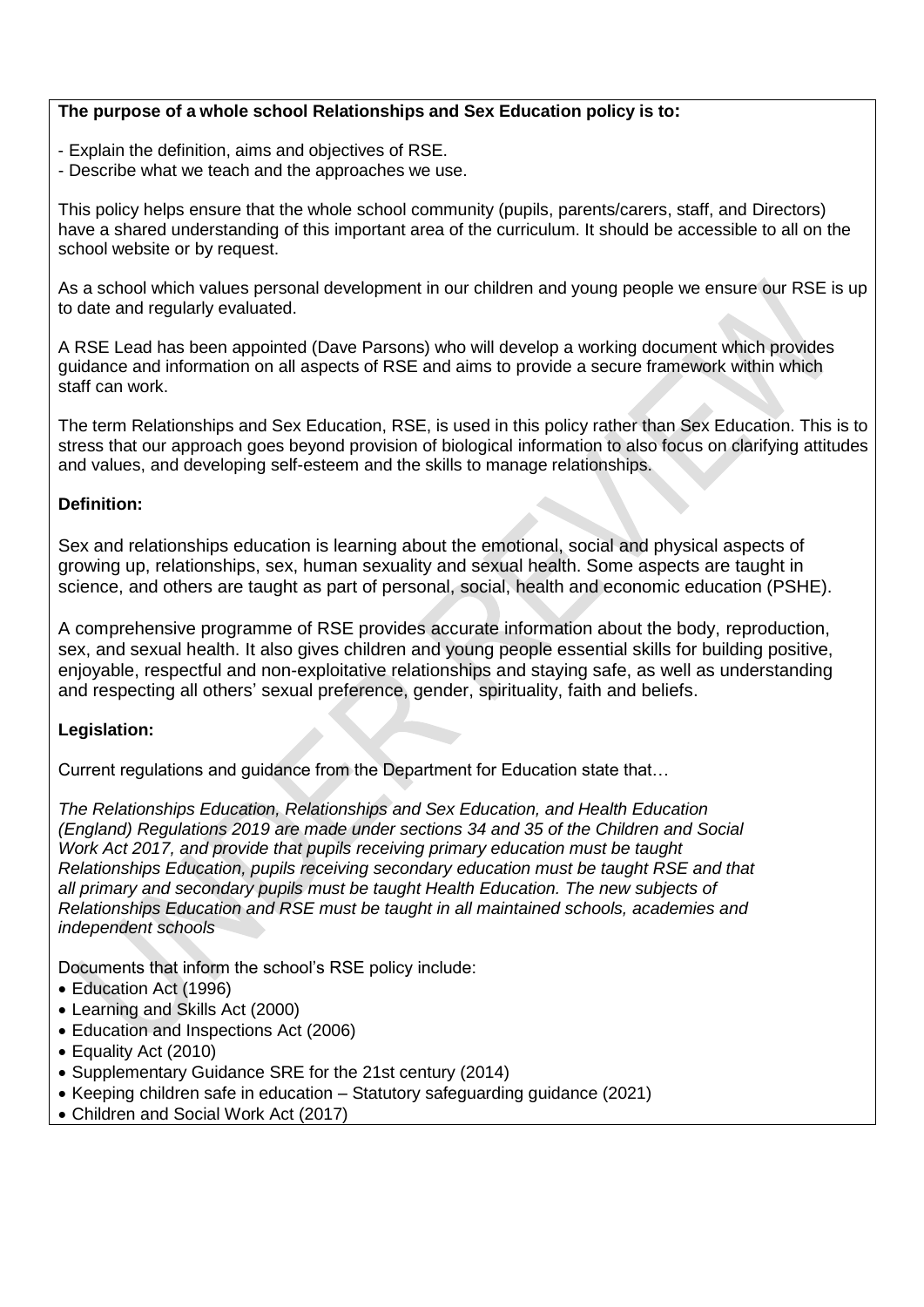#### **Aims and Objectives**

#### **The aim of RSE is to equip children and young people with the information, skills and values to have safe, fulfilling and enjoyable relationships, and to take responsibility for their sexual health and wellbeing.**

Effective RSE can make a significant contribution to the development of the personal skills needed by students if they are to establish and maintain relationships. It also enables young people to make responsible and informed decisions about their health and wellbeing.

Effective RSE is essential if young people are to make responsible and well informed decisions about their lives. It helps support young people through their physical, emotional and moral development. It helps young people learn to respect themselves and others and move with confidence from childhood through adolescence into adulthood.

#### **Addressing Relationships and Sex Education has three main elements enabling pupils to:**

- Explore their own and other peoples' attitudes and values.
- Develop and practise personal and social skills.
- Increase their knowledge and skills.

The Relationships and Sex Education (RSE) policy is underpinned by the ethos and values of Ripplevale school.

#### **RSE explores the following principles:**

- Respect and tolerance towards others who may have different backgrounds, cultures, feelings, views and sexuality.
- The right of people to hold their views within the boundaries of respect for the rights of others.
- The acceptance of the responsibility for and the consequences of personal actions.
- The right not to be abused by or taken advantage of by other people.
- The right to accurate information about relationships.
- An awareness of the way another person feels.
- The value of stable loving relationship.
- Mutual support and co-operation.
- Honesty and openness.
- Self-respect.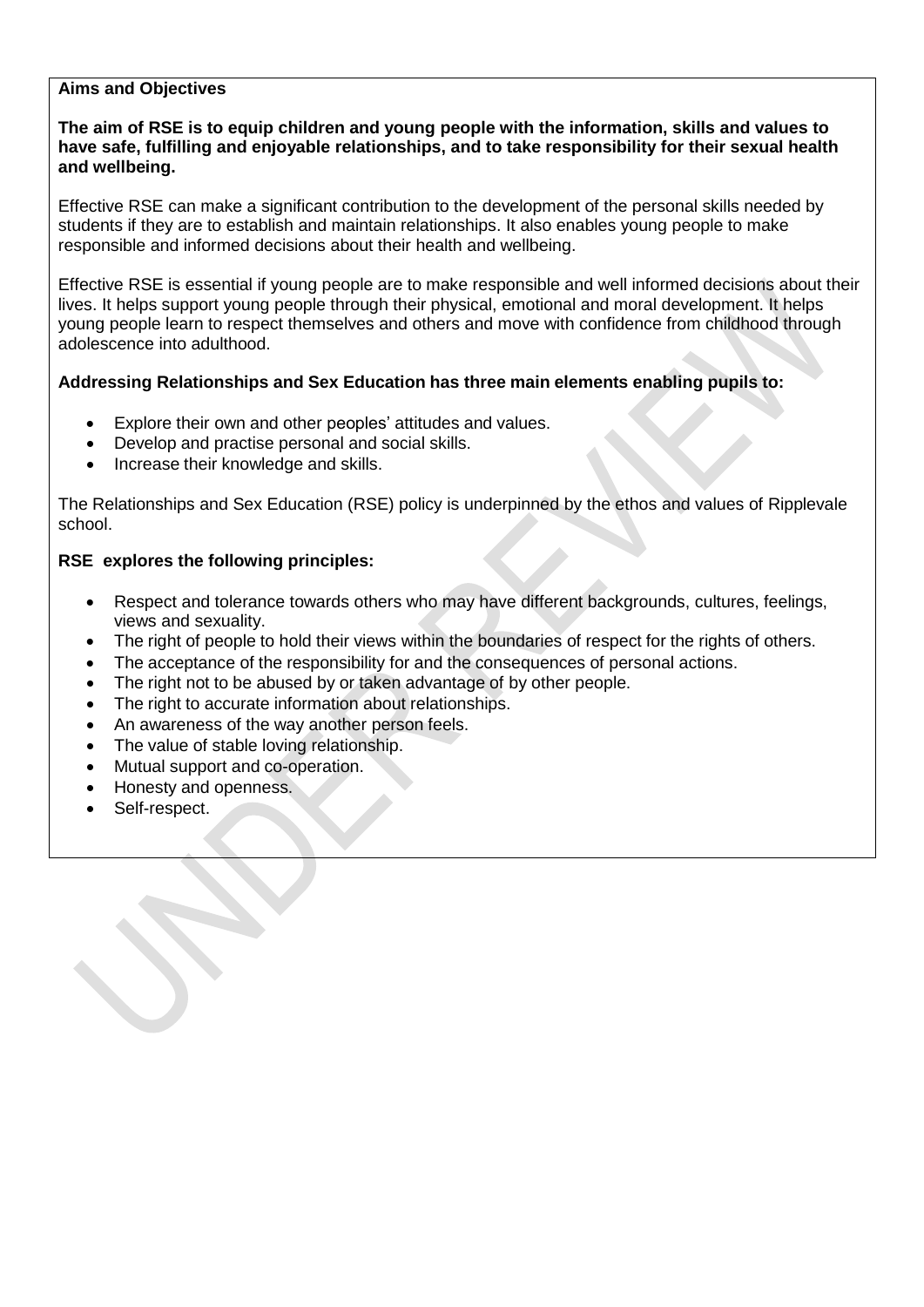#### **How and to whom will the policy be shared and consulted amongst in the Whole School:**

Dissemination and consultation/review of policy includes:

- Consultation with all school staff
- Review of RSE curriculum content with staff and pupils.
- Pupil focus groups or school council.
- Consultation with school governors.
- Questionnaires to parents/carers.
- The policy is written in consultation with parents.

The policy will be available to parents through direct request and available on the website.

#### **Working with parents and carers and the wider community:**

- How they are informed and consulted.
- Confidentiality for parents/carers.
- Role of parents/carers.
- Access to resources.
- Right to withdraw.

Parents and carers have an especially important role to play in supporting PSHE/RSE education.

Before any year group embarks upon its RSE programme, parents/carers are informed by letter of their right to withdraw their child from RSE lessons and given an overview of the topics the child will be covering. Parents/carers are also reminded that they can have a copy of the school's RSE Policy on request and that they can view any teaching resources being used in the delivery of RSE.

#### **CPD for Staff:**

Ripplevale School SLT will ensure RSE/PSHE training for staff through:

- Opportunities for the Subject Leader to undertake any training required to fulfil the position effectively.
- CPD by trained practitioners to take place for staff involved in teaching the subject.

#### **Equal Opportunities for all staff and students**

The Equality Act 2010 covers the way the curriculum is delivered, as schools and other education providers must ensure that issues are taught in a way that does not subject pupils to discrimination. Schools have a duty under the Equality Act to ensure that teaching is accessible to all children and young people, including those who are lesbian, gay, bisexual and transgender (LGBTQ) and any other groups, however they choose to identify. Inclusive RSE will foster good relations between pupils, tackle all types of prejudice – including homophobia – and promote understanding and respect. The Department for Education have produced advice on The Equality Act 2010 and schools (DfE 2014b).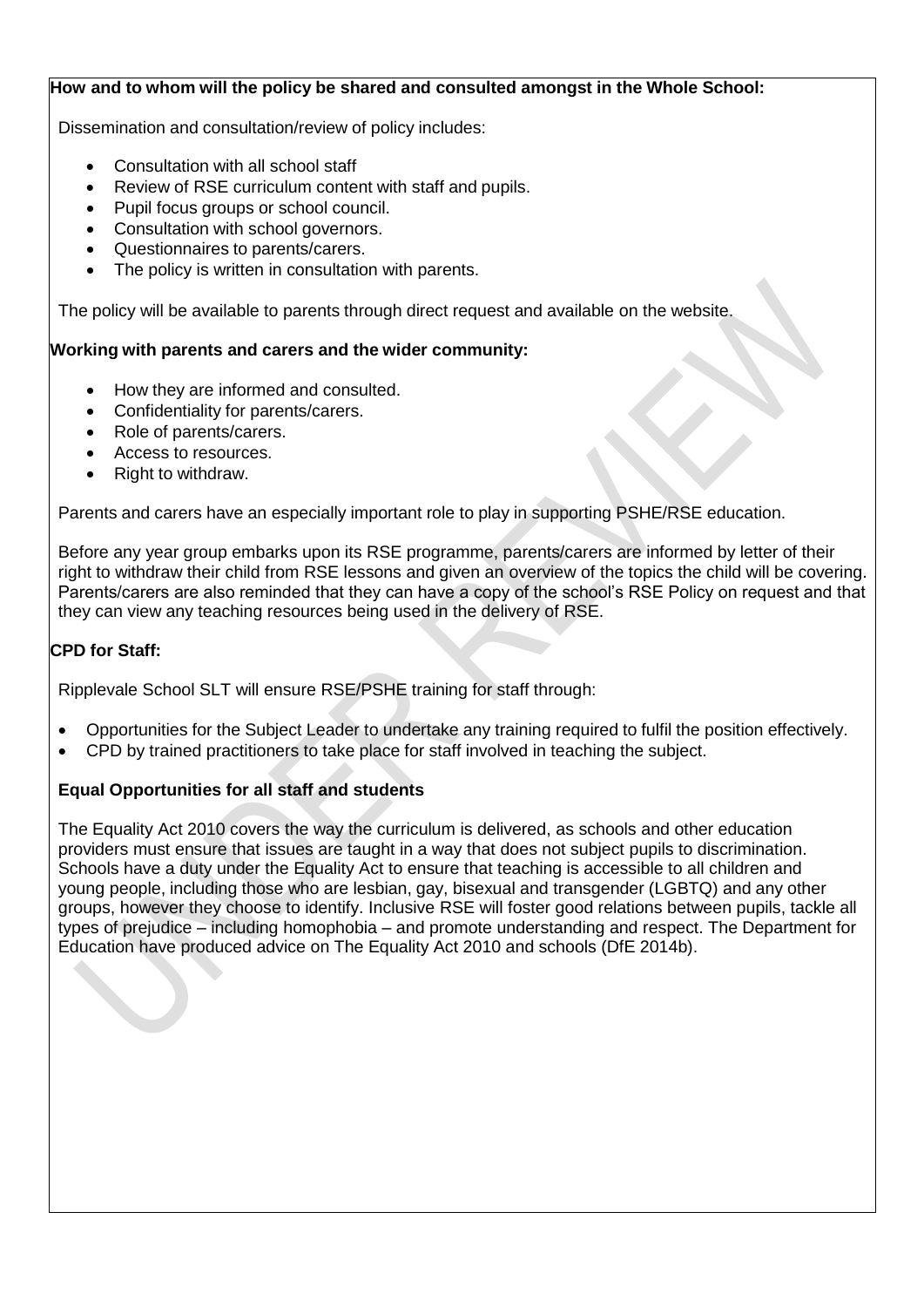#### **Use of language will be considered acceptable and appropriate for use in RSE lessons**

All staff will:

- Openly teach pupils what 'slang' words mean (where appropriate) and that some are offensive.
- Use inclusive language (such as partner instead of boyfriend/girlfriend).
- Use correct terminology as this is deemed good practice.
- Avoid the use of any slang.

It is good practice to use medically correct terms for genitalia and sexual parts of the body.

The use of respectful language which challenges sexism, homophobia and other forms of prejudice can be established in RSE and will have benefits for the whole school community – both in and out of lessons.

#### **Safeguarding**

Some issues may result in children and young people making disclosures which will be addressed in line with school safeguarding policy and procedures.

RSE plays a very important part in fulfilling the statutory duties all schools have to meet. RSE helps children understand the difference between safe and abusive relationships and equips them with the skills to get help if they need it.

#### **RSE programme will be delivered through:**

- PSHE teaching.
- Form tutors (with appropriate training).
- Teachers/Wellbeing Team
- HLTA for Relationships and Mental Health.
- Delivery across the curriculum e.g. biological aspects through the Science curriculum and other subjects as appropriate.
- Including and compromising but not limited to; quizzes, case studies, research, role play, video and small group discussion.
- A wide range of teaching methods can be used to enable students to actively participate in their own learning.
- Embedding within the PSHE Curriculum at a whole school level.
- Opportunities for each year group in form tutor time.
- Specific groups or individuals identified.

#### **Teaching and learning of RSE will be assessed by:**

- Student self-assessment
- Assessment for learning
- Teacher assessment
- Peer assessment